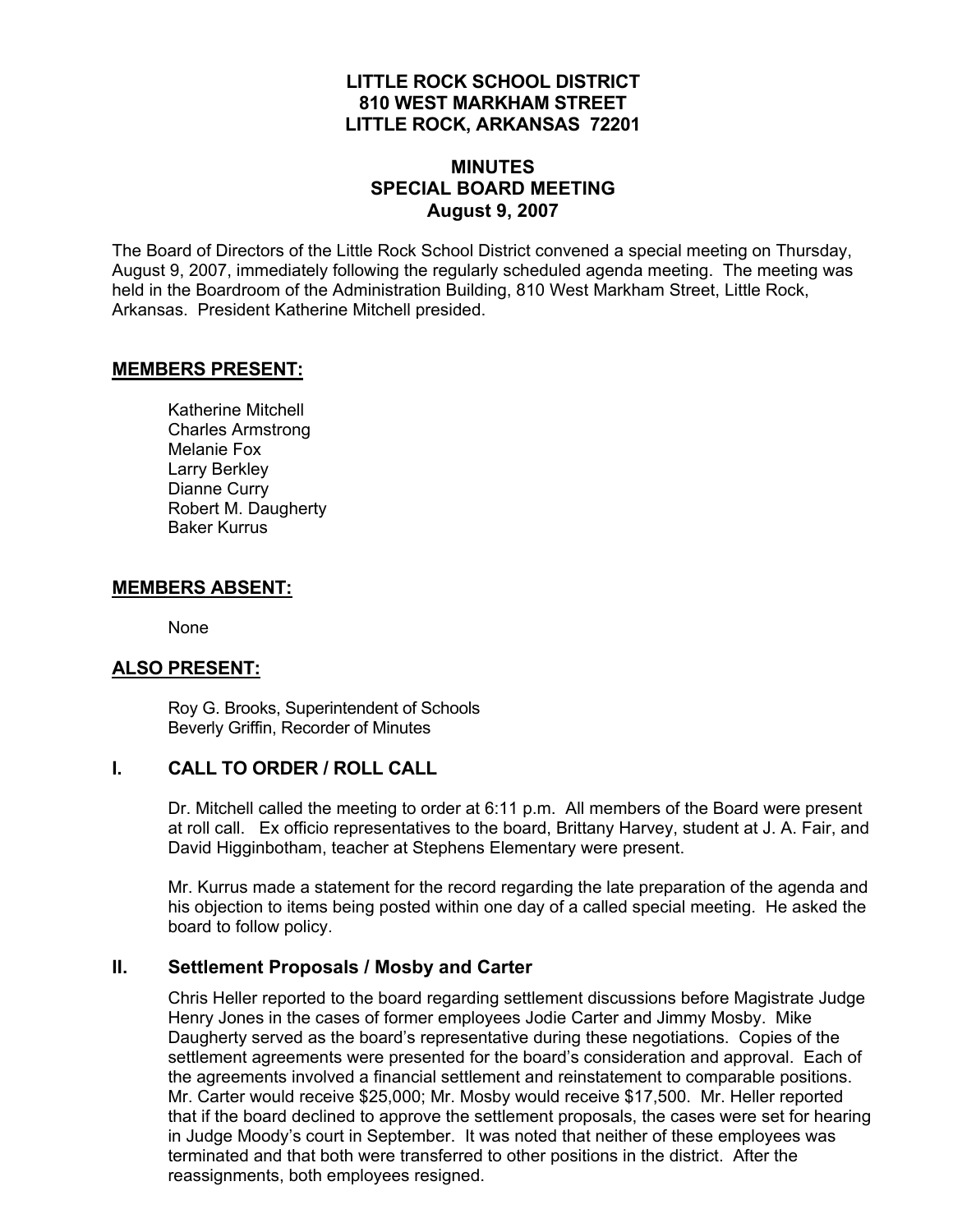Mr. Berkley stated that he would agree with the financial settlements, but that he would take issue with the obligation to reinstate Carter and Mosby. He urged the board to reconsider that portion of the agreement, stating that it was unfair to other employees or future candidates to obligate the district to reinstatement. He asked that the board consider modifying the agreement to read "eligible for reinstatement," and to remove reference to automatic reinstatement.

Mr. Heller clarified the intent of the agreement, stating that it would not mean displacing an incumbent, but that Mr. Carter and Mr. Mosby would be given an opportunity to be appointed when vacancies occur. Mr. Heller responded to questions and stated that it was possible to make a counter offer and modify the agreement prior to the board taking action.

Ms. Fox made a motion to modify the settlement agreements to exclude Item #6, the employment relations portion of the proposal. The motion died for lack of second.

Mr. Berkley made a motion to modify the settlement agreements so that the plaintiffs would be eligible for reinstatement to future comparable positions, but not be automatically reinstated. Dr. Daugherty seconded the motion to modify the agreements. The **motion carried by a vote of 4-2-1**, with Dr. Mitchell and Ms. Curry voting no and Mr. Armstrong abstaining.

Mr. Berkley then moved to approve the agreements as modified. Ms. Fox seconded the motion and it **carried 5-1-1**, with Dr. Mitchell voting in opposition and Mr. Armstrong abstaining.

# **III. Superintendent's Contract Buy-Out**

Attorneys Mike Moore and Chris Heller responded to questions from the board regarding negotiation of the contract buy-out with Superintendent Brooks. They were to continue to negotiate with Dr. Brooks' attorneys and provide a recommendation within a week. There was no action taken.

# **IV. Contract – Interim Superintendent**

Mr. Heller reported that he was preparing a draft contract for Interim Superintendent Linda Watson. He recommended that the contract be based upon the previous interim superintendent's contract, incorporating the current superintendent's salary and benefits. The contract would take effect upon Dr. Brooks' departure and be effective through the current school year, or June 30, 2008.

Mr. Heller responded to questions from the board regarding Dr. Watson's current status in preparing for the upcoming school year. Mr. Heller suggested that the board could authorize Dr. Watson to serve in the capacity of the deputy superintendent or to expand her current authority so that she could act on any time-sensitive issues. He stated that it would be important not to usurp the responsibilities of Superintendent Brooks prior to his August  $24<sup>th</sup>$ departure.

Mr. Kurrus stated that he wouldn't object to having Dr. Watson serve as the deputy superintendent, but only upon receiving that in the form of a recommendation from Dr. Brooks. It was suggested that Dr. Brooks and Dr. Watson collaboratively agree on any issues that need action prior to the opening of school on August  $20<sup>th</sup>$ . Mr. Heller agreed to provide a draft contract for the board's approval within a few days which could then be approved at the regular board meeting on August  $23^{\text{rd}}$ .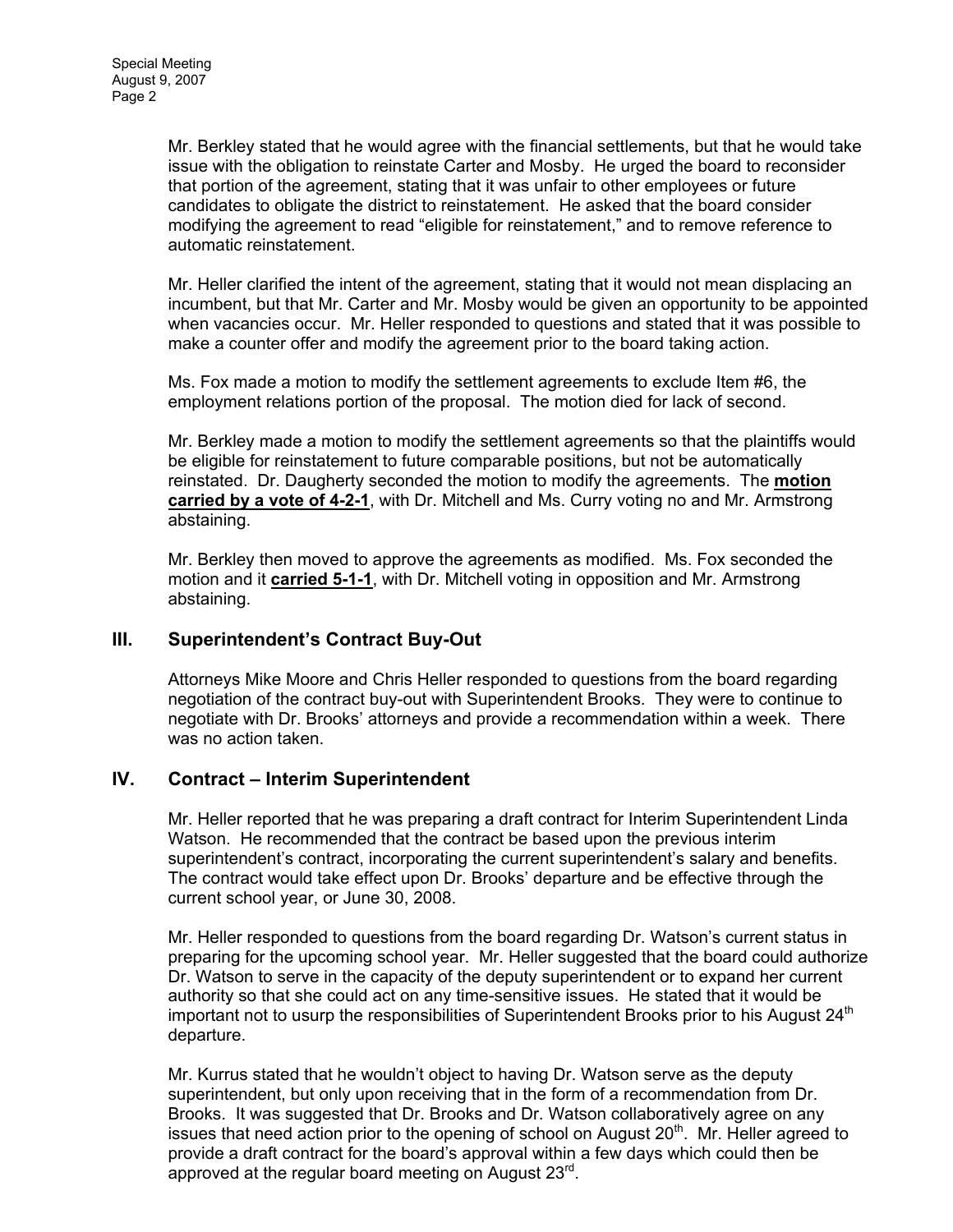Special Meeting August 9, 2007 Page 3

### **V. Employee Hearings**

The board convened a closed session to conduct two employee hearings.

#### **A. Employee #1**

Attorney Ellen Smith with the Friday Law Firm represented the district in the termination hearing for Employee 1. <Employee> was represented by attorney Craig Wilson. Prior to the hearing, <Employee> stated that he felt he had inadequate representation in that his attorney had recommended that he resign instead of pursuing the hearing. The employee had been on administrative leave with pay since May 10, 2007, pending the hearing. Based on his statement, the board agreed to reschedule the hearing, but only if the employee would agree to continue on leave without pay. <Employee> stated that he preferred to proceed with the hearing at this time.

Attorney Smith provided a brief background statement regarding the circumstances which resulted in a recommendation for termination of <Employee's) employment. He had been a plumber in the facilities services department for approximately five years. He was charged with threatening his ex-wife while on LRSD facilities services property. It was reported by other employees that he had threatened to bring a gun on the premises and had stated that he would do bodily injury to his ex-wife, his family, and other LRSD employees.

On the day of the incident, <Employee> was interviewed by LRSD Safety and Security officers who determined that his behavior was threatening, erratic, and aggressive; therefore, he was escorted to a medical testing facility for drug testing. Although he verbally agreed to the test, once they reached the lab, he refused to give a specimen for testing.

John Ingram, plumbing foreman, was called as a witness for the district. He was <Employee's> supervisor and witnessed the altercation where threats were made to harm <name removed> and their family. Mr. Ingram stated that he had reported the incident to Wayne Adams and had provided a written statement. On the day of the incident, the facilities services work site was in "lock down" twice and Little Rock police were called to the scene.

<Employee's ex-wife> was also called as a witness for the district. She is employed as a financial documents collector and has worked for the district for six years. She and <Employee> had been separated since May of 2006 and were recently divorced. <She> reviewed the occurrences of May  $10<sup>th</sup>$ , beginning with <Employee's> visit to her office at approximately 7: 30 a.m. After the confrontation, she stated that she reported to Wayne Adams who phoned the police. She then filed a restraining order against <Employee> on the day of the incident. She stated that she had secured a restraining order in December, but that she had not previously called the police because he had not approached or threatened her prior to this incident.

Mike Green, LRSD security officer, corroborated the previous testimony given by Mr. Ingram and <Employee's ex-wife>. He was called on the day of the incident to investigate the allegations and to take statements from other facilities services employees. He reported that he had viewed the security tapes to verify that <Employee> had visited <Employee's exwife's> office, and that he filed a police report out of concern for the safety of <Ex-wife> and other employees at facilities services.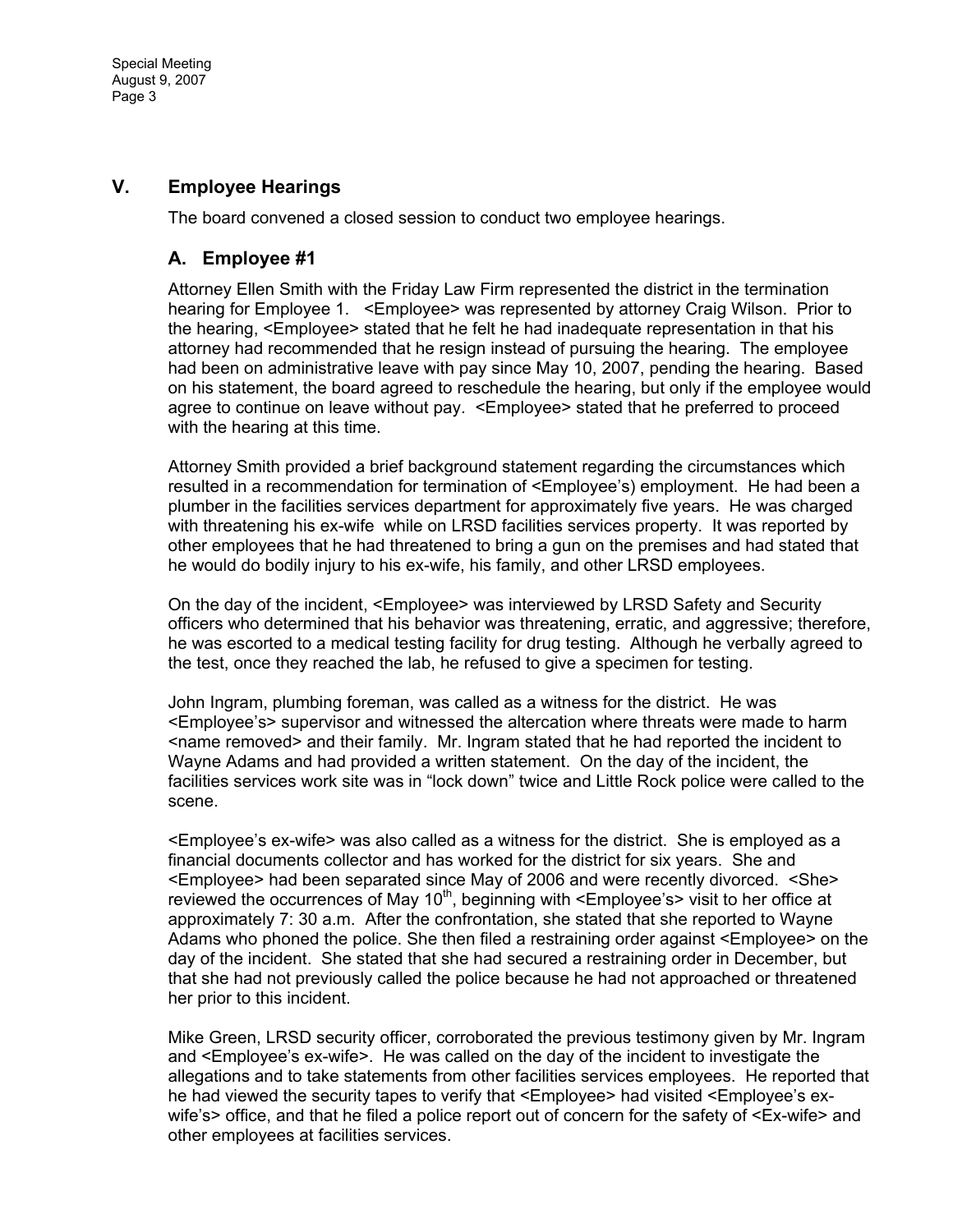On the way back from the medical testing facility, Officer Green reported that <Employee> again threatened <ex-wife> and made statements regarding having a loaded gun in his car. <Employee's> vehicle was parked at a nearby grocery store because he had refused to leave it parked on the facilities services property; he was afraid the car would be inspected if left on the facilities services lot.

The police were called when <Employee> was seen walking up the street with his hand in his pants and his shirt covering his hand. When the police approached him, he raised his hands and was found to be unarmed.

Mr. Wilson did not call <Employee> to testify on his own behalf. In his closing statement he asked the board to reconsider termination and to transfer <Employee> to an alternate work location in lieu of termination. He stated that this was an isolated incident and was the result of a domestic dispute and pending divorce. He noted that there was no pattern of this type behavior at work and that there was no reasonable suspicion to take <Employee> for drug testing.

Mr. Kurrus moved to go into executive session for deliberations. Ms. Curry seconded the motion and it **carried unanimously**. The board returned from executive session and reported that no action was taken.

Mr. Kurrus stated that he would make six separate motions on the findings of fact contained in the district's recommendation for termination.

- − Mr. Kurrus moved to find that <Employee> threatened bodily harm to another LRSD employee. Ms. Fox seconded the motion, and it **carried 5-2**, with Mr. Berkley and Dr. Daugherty casting no votes.
- − On the second finding, Mr. Kurrus moved to accept the finding that that <Employee> made a statement to a LRSD security officer that he had a gun in the trunk of his car. Ms. Fox seconded the motion. The motion **failed 3-4**.
- − Mr. Kurrus moved to find as fact that <Employee> refused to take a drug test. Dr. Daugherty seconded the motion and it **passed unanimously**.
- − On the fourth statement, Mr. Kurrus moved not to uphold the finding that alleged <Employee> threatened <Employee's ex-wife> by stating she would not be at work the next day because he would kill and bury her. Mr. Berkley seconded the motion and it **carried unanimously**.
- − Mr. Kurrus moved to accept the administration's statement that <Employee> threatened to get a gun from his trunk and return to facilities services and start shooting. Ms. Fox seconded the motion and it **failed 2-5**.
- − Mr. Kurrus moved to uphold the superintendent's recommendation to non-renew <Employee's> contract for the 2007-2008 school year. Ms. Fox seconded the motion and it **carried unanimously**.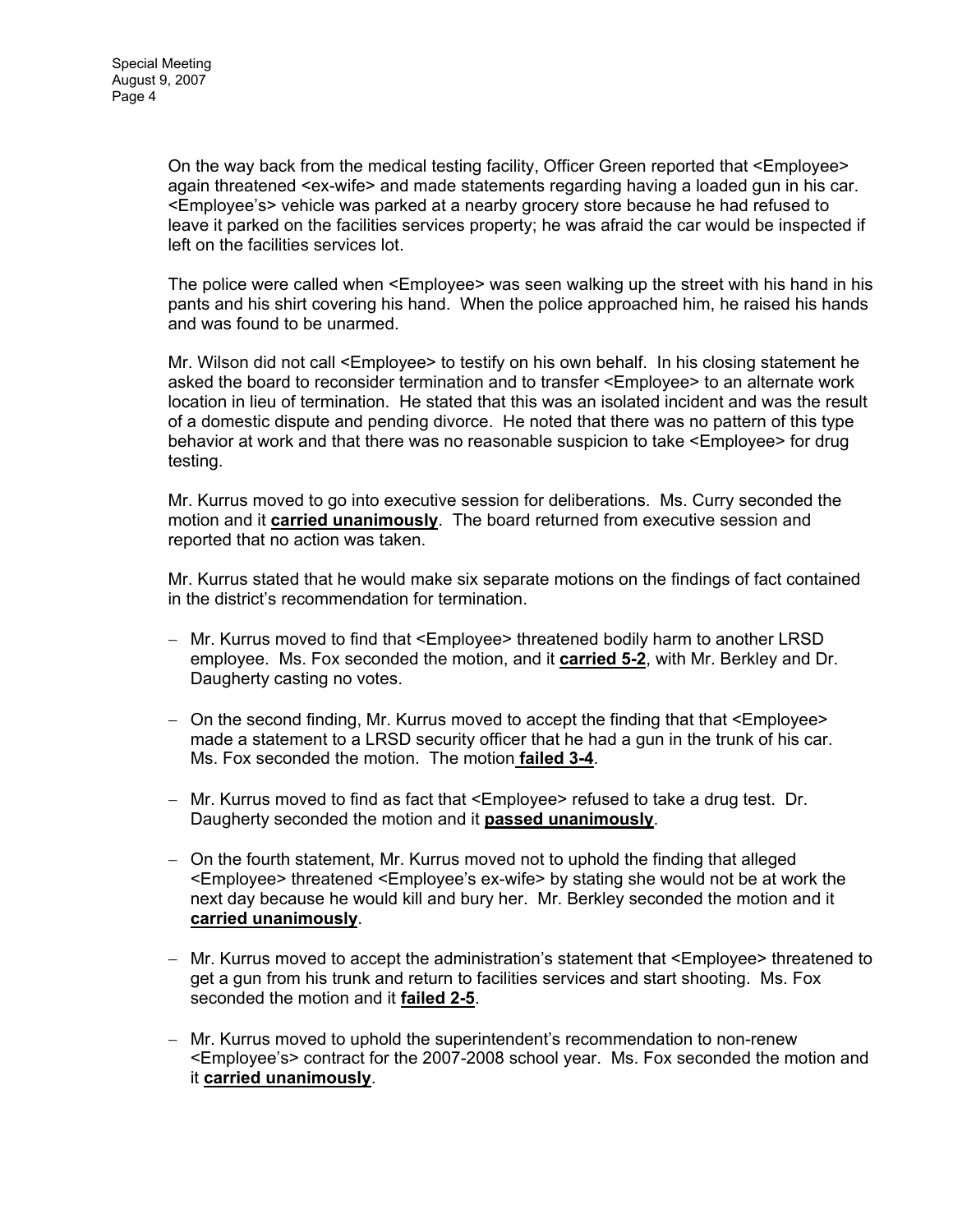Special Meeting August 9, 2007 Page 5

## **B. Employee #2**

David Hartz, Director of Human Resources, presented the administration's recommendation for termination of <Employee>. <Employee> was represented by Grainger Ledbetter, Executive Director of the Classroom Teachers' Association. <Employee> had been employed at Baseline Elementary School as a child nutrition worker since March 2004. It was alleged that <Employee> locked another employee, <Employee 2>, in a walk-in cooler and then threatened her with a kitchen knife on December 8, 2006. <Employee 2> was not present at this hearing.

Lilly Bouie, Child Nutrition Director, was called as a witness for the district. Ms. Bouie recommended termination of  $\leq$ Employee> based on the December  $8<sup>th</sup>$  incident. Pending completion of the investigation and while adhering to the grievance process, <Employee> was temporarily reassigned to a vacancy in the cafeteria at Fulbright instead of being suspended with pay.

Wanda Watson Jones, Cafeteria Manager at Baseline, was a witness for the district. She stated to the board that she was present at the time of the altercation between <Employee> and <Employee 2>; although she did not see <Employee> close the door of the walk-in cooler, she did see <Employee> brandish a knife at <Employee 2> and threaten to cut her. Ms. Jones stated that on the day of the incident, <Employee> admitted that she had closed the door on the walk-in, and admitted that she knew <Employee 2> was inside.

At this hearing, <Employee> denied that she had closed the door on the walk-in and denied that she had threatened <Employee 2> with the knife. She stated that she was using the knife to clean the table and that she may have been waving the knife because she "talks with her hands." She admitted there was a verbal altercation, but denied making any threatening gestures.

Mr. Hartz presented background information reflecting a history of employment difficulties involving <Employee>. He asked the board to uphold the recommendation for termination, stating that the threat of harming another employee was serious and sufficient grounds to warrant a recommendation for termination.

Mr. Ledbetter noted that both employees were disciplined for the altercation on December 8, with <Employee 2> being suspended with pay for three work days. He asked the board to deny the administration's recommendation for termination and to allow <Employee> to return to work at an alternate location. He suggested that the board require enrollment in the Employee Assistance Program to deal with the issues in her background.

Ms. Curry moved to convene a closed session for deliberations. Mr. Armstrong seconded the motion. The board returned at 9:46 p.m. and reported no action taken. Ms. Curry moved to allow <Employee> to be reinstated and transferred to an alternate worksite. The motion included requiring <Employee> to participate in the district's Employee Assistance Program. Mr. Armstrong seconded the motion and it **carried 5-2**, with Mr. Berkley and Mr. Kurrus voting no.